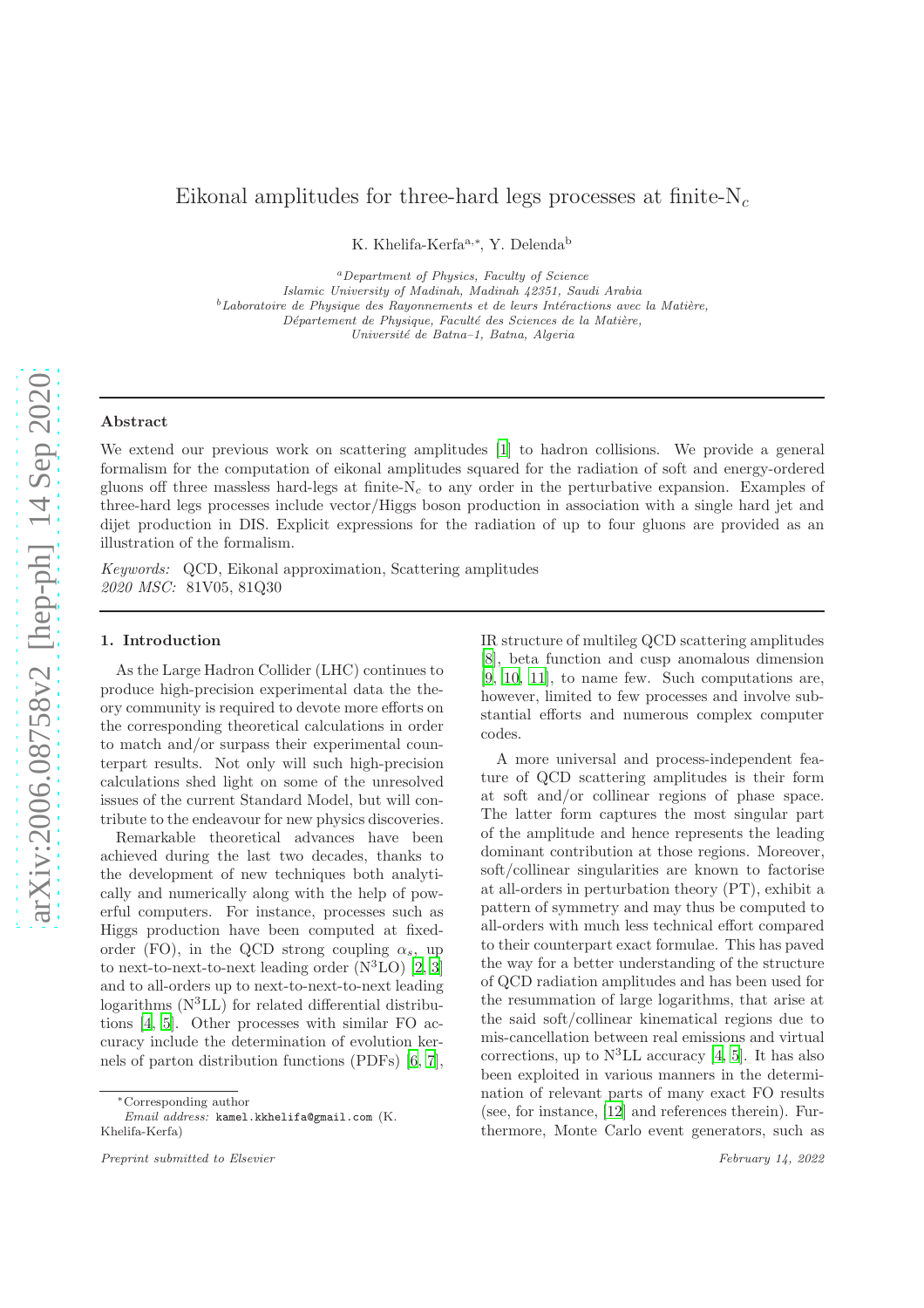Pythia, Herwig and Sherpa rely on the universal properties of soft/collinear singularities in their parton showers' algorithms (see [\[13\]](#page-6-12) for a review).

In our previous work [\[1\]](#page-6-0) we presented a general formula for the computation of eikonal (soft) amplitudes squared for the radiation of arbitrary soft, energy-ordered gluons in the  $e^+e^-$  annihilation process:  $e^+e^- \rightarrow q\bar{q} + g_1 + \cdots + g_n$ . In the present paper we extend the latter work to hadron collisions involving up to three massless hard-legs which include, for instance, vector and Higgs bosons production in association with a hard jet as well as dijet production in Deep Inelastic Scattering (DIS). The computation of amplitudes and squared amplitudes is automated with the help of the Mathematica program of [\[1\]](#page-6-0) after the appropriate modifications are implemented.

It is worth noting that the issue of soft/eikonal gluon radiation amplitudes beyond two-loops has been addressed in [\[14\]](#page-6-13) for two- and three-hard legs both for massless and massive partons, with and without strong-energy ordering. Our work herein, which is based on our previous work [\[1\]](#page-6-0) that appeared before [\[14\]](#page-6-13), serves as an independent cross check for the findings of [\[14\]](#page-6-13) for the specific case of massless partons in the strong-energy ordering regime. Moreover, we present explicit expressions for the eikonal amplitudes squared for the emission of up to four soft gluons off three-hard legs. In [\[14\]](#page-6-13) emission amplitudes were explicitly given only for up to three soft gluons.

This letter is organised as follows. In section [2](#page-1-0) we review our work in [\[1](#page-6-0)] and extend it to the case of arbitrary two-hard legs involving both quarks and gluons. An example of a process involving twohard gluons is the Higgs production via gluon fusion [\[15](#page-6-14)]. We then present, in section [3,](#page-2-0) the formalism of eikonal amplitudes squared for the emission of soft energy-ordered gluons off three-hard legs at hadron collisions. In the same section we present the explicit expressions of the said eikonal amplitudes squared up to four-loops. We conclude in section [4.](#page-5-0)

### <span id="page-1-0"></span>2. Two-hard legs: revisited

In this section we review our previous work [\[1\]](#page-6-0) and introduce the necessary notations and concepts that we need for later development. The interested reader is advised to consult the latter reference for a concrete understanding of the current letter.

The (partonic) differential cross-section for the emission of m soft energy-ordered (real) gluons for a two-hard (massless) legs process such as  $e^+e^- \rightarrow$  $p_a + p_b + g_1 + \cdots + g_m$  is given by [\[1](#page-6-0)]:

<span id="page-1-3"></span>
$$
d\sigma_m = d\Phi_m \left\langle 0 \right| W_m \left| 0 \right\rangle, \tag{1}
$$

where  $|0\rangle$  is the Born amplitude, which is a vector in colour space and is proportional to  $\delta_{c_a c_b} |c_a, c_b\rangle$ with  $c_a, c_b$  being the colour indices of the two hard partons  $p_a$  and  $p_b$ , respectively. For quarks (and anti-quarks) these indices take the values  $1, \ldots, N_c$ , while for gluons they run from  $1, \ldots, N_c^2 - 1$ , where  $N_c$  is the number of colour charges in the fundamental representation (degree of  $SU(N_c)$  group). The phase space factor,  $d\Phi_m$ , is given by:

<span id="page-1-1"></span>
$$
d\Phi_m = \prod_{i=1}^m \frac{k_{ti}dk_{ti}}{4\pi^2} \frac{d\eta_i d\phi_i}{4\pi},
$$
 (2)

where  $k_{ti}$  is the transverse momentum of the  $i^{\text{th}}$ emitted gluon,  $\phi_i$  its azimuthal angle and  $\eta_i$  its rapidity. The emission amplitude squared,  $W_m$ , is given by [\[1](#page-6-0)]:

$$
W_m = (-1)^m g_s^{2m} \left( \prod_{n=1}^m \sum_{\substack{i_n \neq j_n \in U_{n-1} \\ i_1 \neq j_1 \cdots (T_{j_m}^{a_m})}} \omega_{i_n j_n}(k_n) \right) \times \times (\mathbf{T}_{j_1}^{a_1})^{\dagger} \cdots (\mathbf{T}_{j_m}^{a_m})^{\dagger} \mathbf{T}_{i_m}^{a_m} \cdots \mathbf{T}_{i_1}^{a_1},
$$
\n(3)

where  $g_s$  is the strong coupling and  $\omega_{ij}(k)$  is the dipole antenna function defined by:

<span id="page-1-4"></span><span id="page-1-2"></span>
$$
\omega_{ij}(k) = \frac{(h_i \cdot h_j)}{(h_i \cdot k)(k \cdot h_j)},\tag{4}
$$

with  $h_{\ell}$  and k being the four-momenta of the emitting parton  $\ell$  and the emitted gluon, respectively. The set  $U_{n-1} = \{a, b, 1, \dots, n-1\}$  represents the set of all possible emitters of the softest gluon  $n$ . The colour operators  $\mathbf{T}_i^c$  act on the colour space of parton  $i$  by inserting a gluon with colour index  $c$ and repainting parton  $i$ . That is, for an initial state with, say, two partons the action of the colour operator reads:

$$
\mathbf{T}_2^c |c_1, c_2\rangle = T_{c_2' c_2}^c |c_1, c_2', c\rangle.
$$
 (5)

The adjoint operator  $(\mathbf{T}_i^c)^{\dagger}$  plays the opposite role to that of  $\mathbf{T}_i^c$ . More details of the properties of these colour operators are reported in [\[1\]](#page-6-0). Here we note that  $(\mathbf{T}_i^c)^2 = C_i$  the Casimir scalar which equals to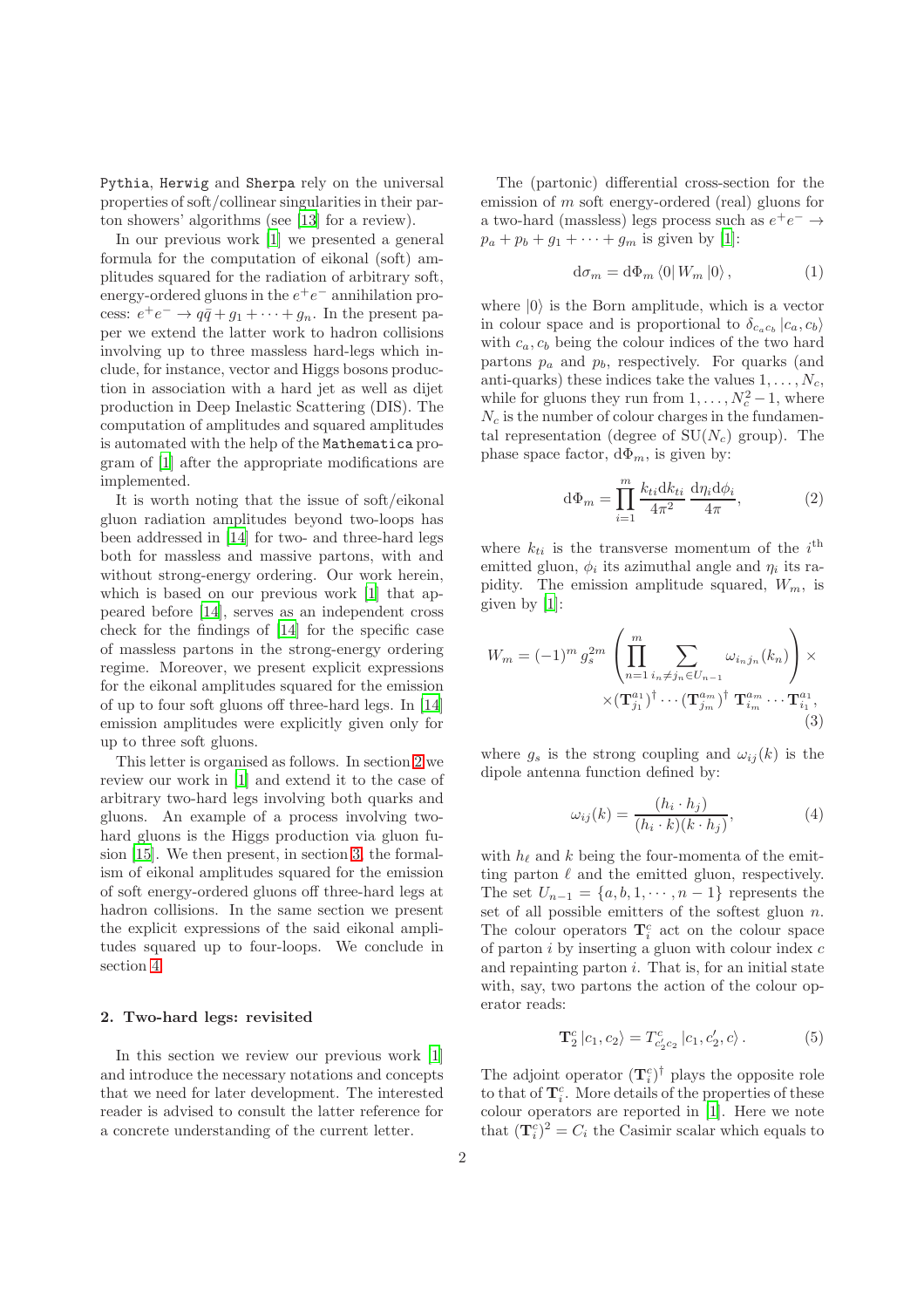$C_F = (N_c^2 - 1)/2N_c$  if parton *i* is a quark (antiquark) and  $C_A = N_c$  if parton *i* is a gluon. We also recall the identity (see eq.  $(21)$  of  $[1]$ ):

$$
\sum_{i \in U_{m-1}} \mathbf{T}_i^{a_m} |m - 1\rangle = 0.
$$
 (6)

This shows that the  $|m + 1\rangle$   $(m - 1)$  gluons + two-hard legs) transforms as a colour singlet under SU(3). Note that the generators  $\mathbf{T}_i^a$  are taken as if all partons were *incoming*.

Substituting Eqs. [\(2\)](#page-1-1) and [\(3\)](#page-1-2) into the formula of the differential cross-section [\(1\)](#page-1-3) we can recast the latter in the form:

$$
\mathrm{d}\sigma_m = \langle 0|0 \rangle \sum_{m=1}^{\infty} \bar{\alpha}_s^m \left( \prod_{i=1}^m \frac{\mathrm{d}k_{ti}}{k_{ti}} \mathrm{d}\eta_i \frac{\mathrm{d}\phi_i}{4\pi} \right) \times \times \sum_{\mathbf{x}} \mathcal{W}_{12...m}^{\mathbf{x}}, \tag{7}
$$

where  $\bar{\alpha}_s = \alpha_s/\pi = g_s^2/(4\pi^2)$  and the superscript  $X$  stands for a given gluon configuration in the real/virtual sense. That is,  $X = x_1x_2...x_m$  where  $x_i \in \{R, V\}$ , which means that a given gluon i may either be a real or virtual gluon. The treatment of virtual gluons is analogous to that of real gluons in the eikonal approximation, both for amplitude squared and phase space, as was shown in [\[1](#page-6-0)]. The main difference stems from the ordering of the colour operators in Eq. [\(3\)](#page-1-2).

The form of the eikonal amplitude squared  $\mathcal{W}_{12...m}^{X}$  for a given gluon configuration X reads:

$$
\mathcal{W}_{1...m}^{X} = (-1)^{m} \left( \prod_{i=1}^{m} \sum_{i_{n} \neq j_{n} \in U_{n-1}} w_{i_{n}j_{n}}^{n} \right) \mathcal{C}_{j_{1}j_{2}...j_{m}}^{i_{1}i_{2}...i_{m}},
$$
\n(8)

where  $w_{i_n j_n}^n = k_{tn}^2 \omega_{i_n j_n}(k_n)$  and  $\omega_{ij}(k)$  is defined in [\(4\)](#page-1-4), i.e.,  $w_{ij}^n$  is purely an angular function, and the colour factor reads:

$$
\mathcal{C}_{j_1 j_2 \dots j_m}^{i_1 i_2 \dots i_m} = \frac{1}{\langle 0|0 \rangle} \langle 0| (\mathbf{T}_{j_1}^{a_1})^{\dagger} \cdots (\mathbf{T}_{j_m}^{a_m})^{\dagger}
$$

$$
\mathbf{T}_{i_m}^{a_m} \cdots \mathbf{T}_{i_1}^{a_1} |0 \rangle. \qquad (9)
$$

Notice that in Eq. [\(7\)](#page-2-1) the Born amplitude squared has been factorised out. A list of properties of the eikonal amplitude squared [\(8\)](#page-2-2) including its symmetries with respect to the various partons, its colour structure at higher loops, a description of the Mathematica program used to compute it and its explicit formulae for up to five-loops were given in [\[1](#page-6-0)]. Although the latter formulae were given for the specific case:  $a = q$  and  $b = \bar{q}$ , the formulae [\(8\)](#page-2-2) and [\(9\)](#page-2-3) apply to any pair of partons, including both quarks/anti-quarks and gluons.

<span id="page-2-4"></span>In the next section we present a general form for the eikonal amplitude squared for the emission of  $m$ soft energy-ordered gluons for processes with threehard legs.

#### <span id="page-2-0"></span>3. Three-hard legs

<span id="page-2-1"></span>Examples of processes that involve three-hard legs include dijet production in DIS, vector  $(\gamma, Z, W)$  and Higgs  $(H)$  boson production in association with a single jet at hadron colliders. Here we shall focus on the latter but the results we report are equally valid for the former and for any massless three-hard legs processes in general. The aforementioned bosons are colour neutral and thus play no role in our calculations. There is a total of four partonic channels that contribute to the threehard legs Born process:  $p_a + p_b \rightarrow p_c + B$ , where B stands for one of the bosons  $\gamma$ , Z, W or H. Three of which are for vector boson production  $+$  jet, which read:  $(\delta_1) = \{q\bar{q}g\}$ :  $q\bar{q} \to g + B$ ,  $(\delta_2) = \{qgq\}$ :  $qg \to q + B$  and  $(\delta'_2) = {\overline{q}}g\overline{q}$ :  $\overline{q}g \to \overline{q} + B$ , and the last channel is for the Higgs production + jet, which reads:  $(\delta_3) = \{ggg\}$ :  $gg \to g + H$ . Notice that for our calculations channels  $(\delta_2)$  and  $(\delta'_2)$  are identical and thus only the former will be considered.

The emission of m soft energy-ordered gluons off the said three-hard legs Born channels is schematically represented as:

$$
p_a + p_b \rightarrow p_c + B + g_1 + \dots + g_m. \qquad (10)
$$

<span id="page-2-2"></span>Unlike the two-hard legs case, where the hardest gluon  $g_1$  may only be emitted by a single dipole, namely  $(ab)$ , here  $q_1$  may be emitted by any of the three possible dipoles  $(ab)$ ,  $(ac)$  and  $(bc)$ . In this sense it is analogous to the emission of  $g_2$  for the two-hard legs case as the latter may also be emitted by three dipoles, namely  $(aq_1)$ ,  $(bq_1)$  and  $(ab)$ . Hence it is possible to exploit this analogy in order to derive three-hard legs emission amplitudes squared from those of two-hard legs. We shall employ both this analogy and the EikAmp program, as an independent confirmation, to derive the form of the eikonal amplitudes for three-hard legs.

<span id="page-2-3"></span>The general form of the eikonal amplitude for the emission of  $m$  soft energy-ordered gluons off a given three-hard legs Born channel  $(\delta)$  and for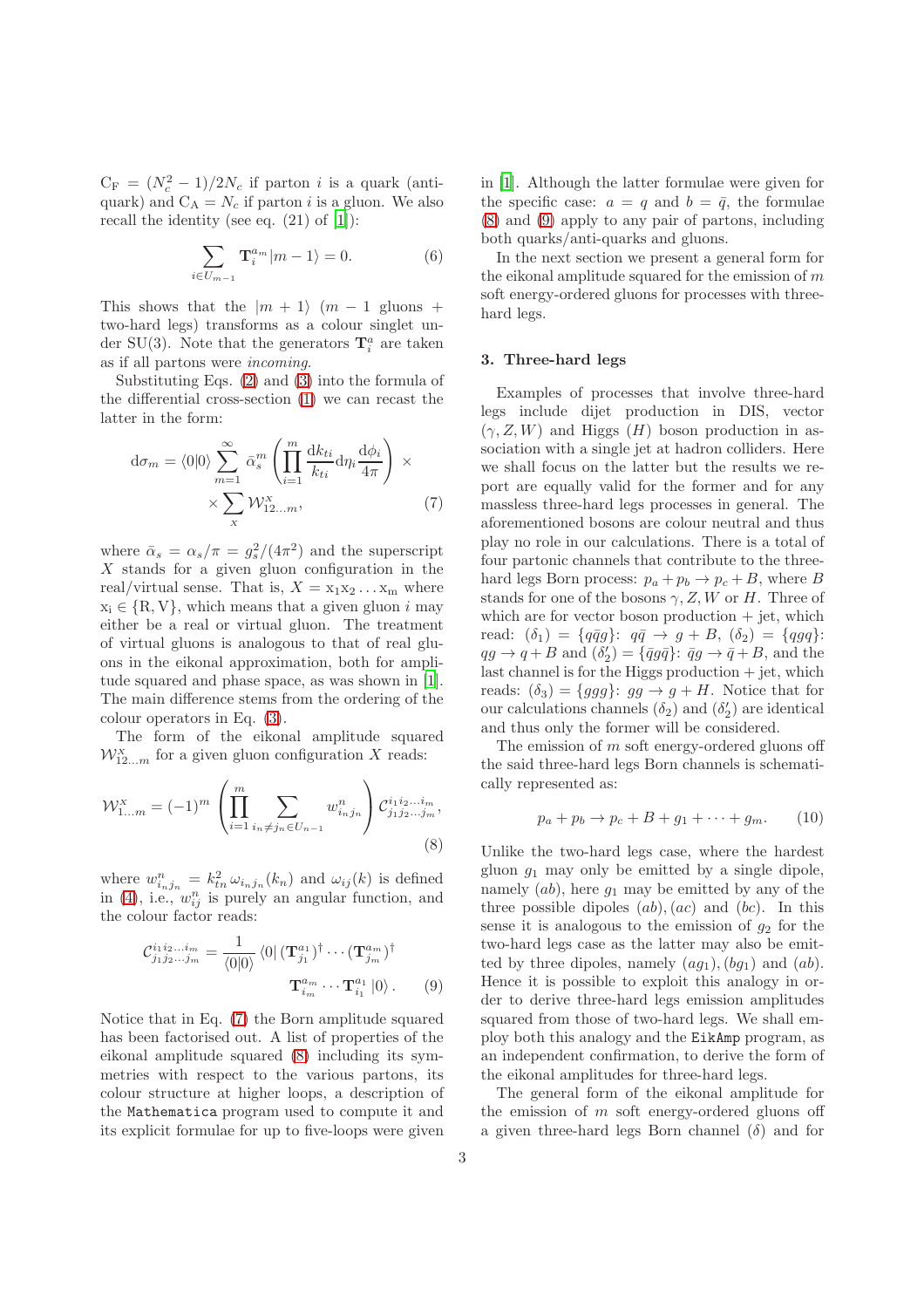a particular gluon configuration  $X$  is given by an expression identical to [\(8\)](#page-2-2) with two modifications: (i) The set of possible emitters becomes  $U_{n-1}$  =  $\{a, b, c, 1, \ldots, n-1\}$ , and (ii) the Born amplitude  $|0\rangle$  (and the associated colour structure) is different from that of two-hard legs and is different for each channel  $\delta$ . The treatment of virtual gluons is identical to that of two-hard legs, which was discussed in details in Ref. [\[1](#page-6-0)].

In the next subsections we present explicit formulae for the eikonal amplitudes squared up to fourloops for each of the three partonic channels mentioned earlier.

## *3.1. One-loop*

The one-loop eikonal amplitudes squared may be given in the compact form:

<span id="page-3-0"></span>
$$
\mathcal{W}_{1,\delta}^{\text{R}} = \sum_{(ij)\in\Delta_{\delta}} \mathcal{C}_{ij} w_{ij}^{1}, \qquad (11a)
$$

$$
\mathcal{W}_{1,\delta}^{\mathrm{V}} = -\mathcal{W}_{1,\delta}^{\mathrm{R}},\tag{11b}
$$

where the sum is over all possible dipoles in the partonic Born channel  $\delta$ . That is, given that  $\delta = \{abc\}$ then  $\Delta_{\delta} = \{(ab), (ac), (bc)\}.$  The *dipole* colour factor  $\mathcal{C}_{ij}$  is defined as:

$$
\mathcal{C}_{ij} = -2\,\mathbf{T}_i^a \cdot \mathbf{T}_j^a,\tag{12}
$$

where the colour operators  $\mathbf{T}_i^a$  have been defined and discussed in the previous section and we note that  $\mathbf{T}_i^a \cdot \mathbf{T}_j^a = \mathbf{T}_j^a \cdot \mathbf{T}_i^a$ . Using the identity [\(6\)](#page-2-4) we have for the three channels:

$$
\begin{aligned}\n(\delta_1): \qquad & \mathcal{C}_{ab} = 2\mathbf{C}_{\mathbf{F}} - \mathbf{C}_{\mathbf{A}}, \qquad & \mathcal{C}_{aj} = \mathcal{C}_{bj} = \mathbf{C}_{\mathbf{A}}, \\
(\delta_2): \qquad & \mathcal{C}_{ab} = \mathcal{C}_{bj} = \mathbf{C}_{\mathbf{A}}, \qquad & \mathcal{C}_{aj} = 2\mathbf{C}_{\mathbf{F}} - \mathbf{C}_{\mathbf{A}},\n\end{aligned}
$$

$$
(\delta_3): \qquad \mathcal{C}_{ab} = \mathcal{C}_{bj} = \mathcal{C}_{aj} = \mathcal{C}_{A}.
$$
 (13)

It is then straightforward to obtain the explicit form of [\(11\)](#page-3-0) for each channel, by substituting [\(13\)](#page-3-1) back into [\(11\)](#page-3-0), in terms of the colour Casimir scalars,  $C_F$  and  $C_A$ . Note that Eq. [\(11a\)](#page-3-2) may be shown, upon substituting the expressions in [\(13\)](#page-3-1), to be exactly identical to Eq. (6.7) of Ref. [\[14](#page-6-13)] after taking into account redefinitions of dipole colour factors. Our form [\(11a\)](#page-3-2) is more compact and manifests the dipole structure of the eikonal amplitudes squared. Moreover, amplitudes squared for other gluon configurations which involve virtual gluons such as [\(11b\)](#page-3-3) are not explicitly given in [\[14\]](#page-6-13) in any approximation.

# *3.2. Two-loops*

The two-loops eikonal amplitudes squared for a given channel  $\delta$  for the various gluon configurations are given by analogous forms to those for two-hard legs (see Eq.  $(41)$  of  $[1]$ ):

<span id="page-3-5"></span>
$$
\mathcal{W}_{12,\delta}^{\text{RR}} = \mathcal{W}_{1,\delta}^{\text{R}} \mathcal{W}_{2,\delta}^{\text{R}} + \overline{\mathcal{W}}_{12,\delta}^{\text{RR}}, \qquad \mathcal{W}_{12,\delta}^{\text{RV}} = -\mathcal{W}_{12,\delta}^{\text{RR}},
$$
\n(14a)  
\n
$$
\mathcal{W}_{12,\delta}^{\text{VR}} = -\mathcal{W}_{1,\delta}^{\text{R}} \mathcal{W}_{2,\delta}^{\text{R}}, \qquad \mathcal{W}_{12,\delta}^{\text{VV}} = -\mathcal{W}_{12,\delta}^{\text{VR}}.
$$
\n(14b)

The term  $\mathcal{W}_{1,\delta}^{R} \mathcal{W}_{2,\delta}^{R}$ , which we shall henceforth refer to as the *reducible* contribution, represents successive *independent* emissions of gluons, with  $\mathcal{W}_i^{\text{R}}$  given in Eq. [\(11a\)](#page-3-2). The term  $\overline{\mathcal{W}}_{12,\delta}^{RR}$ , on the other hand, represents a new contribution, which is not related to the one-loop result, and which comes from correlated gluon emissions. We refer to the latter as the *irreducible* contribution, and at this order it is given by:

<span id="page-3-4"></span>
$$
\overline{\mathcal{W}}_{12,\delta}^{\text{RR}} = C_{\text{A}} \sum_{(ij) \in \Delta_{\delta}} \mathcal{C}_{ij} \mathcal{A}_{ij}^{12}, \tag{15}
$$

<span id="page-3-3"></span><span id="page-3-2"></span>where we have introduced the two-loop antenna function

$$
\mathcal{A}^{ij}_{\alpha\beta} = w^i_{\alpha\beta} (w^j_{\alpha i} + w^j_{i\beta} - w^j_{\alpha\beta}).\tag{16}
$$

Once again, substituting the values of the colour factors [\(13\)](#page-3-1) into Eq. [\(15\)](#page-3-4) and simplifying the allreal amplitude squared  $\mathcal{W}_{12,\delta}^{RR}$  in [\(14\)](#page-3-5) one can easily show that the latter is identical to Eq. (6.8) of [\[14](#page-6-13)] (again after taking into account redefinitions of colour factors).

<span id="page-3-1"></span>We notice that for the one- and two-loop amplitudes squared the corresponding expression for channel  $(\delta_3)$  may easily be deduced from that of channel  $(\delta_1)$  or  $(\delta_2)$  by the simple replacement  $C_F \rightarrow C_A$ . Such a replacement is dubbed *Casimir scaling* in [\[14](#page-6-13)]. The latter is broken for the emission of three soft gluons and more, as we shall discuss below  $<sup>1</sup>$  $<sup>1</sup>$  $<sup>1</sup>$ .</sup>

#### *3.3. Three-loops*

The three-loops eikonal amplitudes squared for the emission of three soft energy-ordered gluons off

<span id="page-3-6"></span> $^1\rm{For}$  the case of two-hard legs, Casimir scaling works fine for one-, two- and three-loops, but breaks at four-loops and beyond.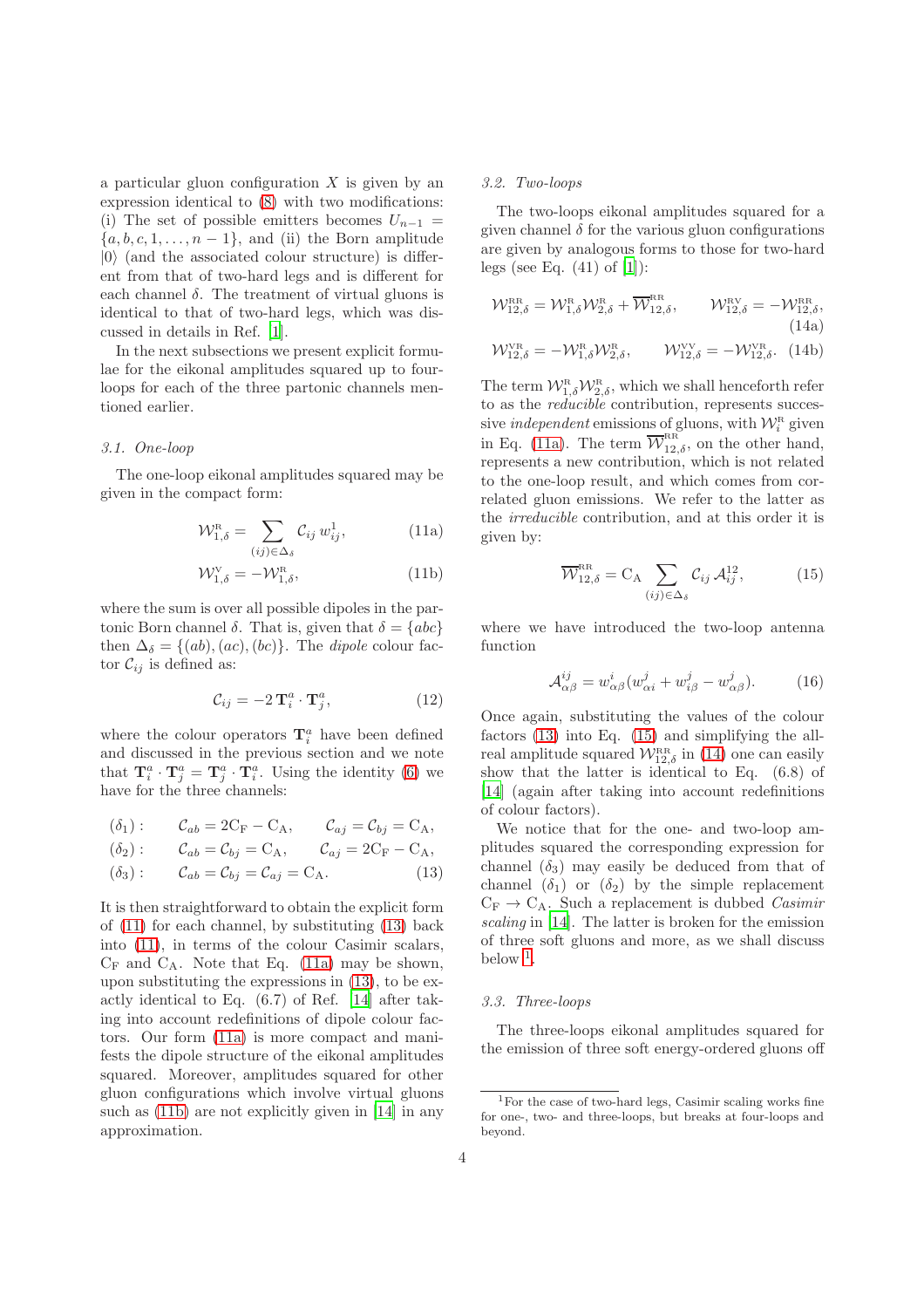three-hard legs Born process  $\delta$  are given by analogous forms to those of the two-hard legs case (Eqs. (43) in [\[1\]](#page-6-0)). In particular

$$
\mathcal{W}_{123,\delta}^{\text{RRR}} = \prod_{i=1}^{3} \mathcal{W}_{i,\delta}^{\text{R}} + \prod_{ijk=1}^{3} \mathcal{W}_{i,\delta}^{\text{R}} \overline{\mathcal{W}}_{jk,\delta}^{\text{RR}} + \overline{\mathcal{W}}_{123,\delta}^{\text{RR}},
$$
\n(17a)

$$
\mathcal{W}_{123,\delta}^{\text{RVR}} = -\prod_{i=1}^{3} \mathcal{W}_{i,\delta}^{\text{R}} - \prod_{ik=2}^{3} \mathcal{W}_{i,\delta}^{\text{R}} \overline{\mathcal{W}}_{1k,\delta}^{\text{RR}} + \overline{\mathcal{W}}_{123,\delta}^{\text{RVR}},
$$
\n(17b)

and the other remaining amplitudes squared are analogous to Eqs.  $(43c)$ ,  $(43d)$  and  $(44)$  of [\[1](#page-6-0)] and involve no new contributions. The all-real threeloops irreducible contribution  $\overline{\mathcal{W}}_{123,\delta}^{\scriptscriptstyle \mathrm{RRR}}$  is given by the sum:

$$
\overline{\mathcal{W}}_{123,\delta}^{\text{RRR}} = \widetilde{\overline{\mathcal{W}}}_{123,\delta}^{\text{RRR}} + \overline{\overline{\mathcal{W}}}_{123,\delta}^{\text{RRR}},
$$
 (17c)

where

$$
\widetilde{\overline{\mathcal{W}}}_{123,\delta}^{\text{RRR}} = \mathcal{C}_{\mathcal{A}}^2 \sum_{(ij) \in \Delta_{\delta}} \mathcal{C}_{ij} \left[ \mathcal{A}_{ij}^{12} \bar{\mathcal{A}}_{ij}^{13} + \mathcal{B}_{ij}^{123} \right], \quad (17d)
$$

$$
\overline{\overline{\mathcal{W}}}_{123,\delta}^{\text{RRR}} = \sum_{\pi_{\{ijk\}}} \mathcal{Q}_{\delta} \left[ \mathcal{G}_{ij}^{k1}(2,3) + 2 \leftrightarrow 3 \right]. \tag{17e}
$$

The term  $\overline{W}^{\text{RVR}}_{123,\delta}$  in [\(17b\)](#page-4-0) is given by an identical expression to [\(17c\)](#page-4-1), with an overall minus sign, except the term  $\mathcal{B}_{ij}^{123}$  which is absent as gluon 2 is virtual and cannot thus be an emitter. We have  $\bar{\mathcal{A}}_{ij}^{k\ell} = \mathcal{A}_{ij}^{k\ell}/w_{ij}^{k}$  and the three-loop antenna function  $\mathcal{B}_{ij}^{k\ell m}$  is defined as:

$$
\mathcal{B}_{ij}^{k\ell m} = w_{ij}^k \left( \mathcal{A}_{ik}^{\ell m} + \mathcal{A}_{kj}^{\ell m} - \mathcal{A}_{ij}^{\ell m} \right). \tag{18}
$$

Unlike [\(17d\)](#page-4-2), the term  $\overline{\overline{W}}_{123,\delta}^{RRR}$  in Eq. [\(17e\)](#page-4-3) is the first contribution which does not resemble any structure seen at previous orders. It is referred to as the "*quadrupole*" contribution in [\[14\]](#page-6-13). It was given in Eqs. (54)-(56) of [\[1\]](#page-6-0) for the two-hard legs  $(q\bar{q})$ case. Here we have written it down in the following form:

$$
\bar{\mathbf{A}}_{ij}^{k\ell mn} = -\sum_{\pi_{\{ijk\}}} \mathcal{G}_{ij}^{k\ell}(m, n) + (m \leftrightarrow n), \qquad (19)
$$

where the sum is over the permutation  $\pi_{\{ijk\}}$  =  $\{(ijk), (ikj), (jki)\}\$ and the expression above is the same for all channels, just like all other angular functions defined thus far. In other words, the differences between the various channels are all confined in the colour factor part of the eikonal amplitudes. The angular part of the latter amplitudes is channel-independent. The new pseudo-antenna function  $\mathcal{G}_{ij}^{k\ell}(n,m)$  in Eq. [\(19\)](#page-4-4) may be cast in various ways:

$$
\mathcal{G}_{ij}^{k\ell}(n,m) = w_{ij}^{\ell} T_{ij}^{k\ell}(n) U_{ij}^{k\ell}(m),
$$
  
= 
$$
w_{ij}^{\ell} T_{ij}^{k\ell}(n) T_{ji}^{k\ell}(m)
$$
  
= 
$$
w_{ij}^{\ell} U_{ji}^{k\ell}(n) U_{ij}^{k\ell}(m),
$$
 (20)

<span id="page-4-0"></span>with the cross  $(t-$  and  $u-$ ) channel functions defined by:

$$
T_{ij}^{k\ell}(n) = w_{ij}^n + w_{k\ell}^n - w_{ik}^n - w_{j\ell}^n,
$$
 (21a)

$$
U_{ij}^{k\ell}(n) = w_{ij}^n + w_{k\ell}^n - w_{i\ell}^n - w_{jk}^n.
$$
 (21b)

<span id="page-4-1"></span>We note the following symmetry properties for the cross-channel functions:

$$
T_{ij}^{k\ell} = -T_{\ell j}^{ki} = -T_{ik}^{j\ell}, \quad U_{ij}^{k\ell} = -U_{kj}^{i\ell} = -U_{i\ell}^{kj}
$$

$$
T_{ij}^{k\ell} = U_{ji}^{k\ell} = U_{ij}^{l\ell}, \quad T_{ij}^{k\ell} = T_{kj}^{i\ell} + U_{ij}^{k\ell}.
$$
 (22)

<span id="page-4-3"></span><span id="page-4-2"></span>Various peculiar features have been demonstrated for  $\bar{\mathbf{A}}_{ij}^{k\ell mn}$  in [\[1](#page-6-0)] including breaking of *Bose* and *mirror* symmetries <sup>[2](#page-4-5)</sup>. The colour factor  $\mathcal{Q}_{\delta}$  in [\(17e\)](#page-4-3) is given for each channel by:

$$
Q_{\delta_1} = Q_{\delta_2} = C_A^2 (C_A - 2C_F) = C_A,
$$
  
\n
$$
Q_{\delta_3} = 6 C_A.
$$
\n(23)

These agree with those reported in [\[14\]](#page-6-13) (Eqs. (B.16) and (B.17)) after redefinitions of colour factors are accounted for. This indicates that our colour factor  $\mathcal{Q}_{\delta}$  is equivalent to the operator  $Q_{abab}$  of [\[14](#page-6-13)], where  $(ab) = (q\bar{q})$  for  $\delta_1$  and  $\delta_2$ , and  $(ab) = (gg)$  for  $\delta_3$ , which is the only quadrupole operator that needs to be explicitly calculated for the three-hard legs case.

# *3.4. Four-loops*

<span id="page-4-4"></span>The eikonal amplitudes squared are again given by analogous formulae to those reported in [\[1](#page-6-0)]. That is, for a given channel  $\delta$  and a given gluon configuration  $X$  we write them as a sum of reducible and irreducible contributions:

$$
\mathcal{W}_{1234,\delta}^{X} = \widetilde{\mathcal{W}}_{1234,\delta}^{X} + \overline{\mathcal{W}}_{1234,\delta}^{X}.
$$
 (24)

Employing the following property of eikonal amplitudes squared:  $\mathcal{W}_{1...n}^{x_1...v} = -\mathcal{W}_{1...n}^{x_1...n}$  where  $x_i$  may either be real  $(R)$  or virtual  $(V)$ , we are left with 8

<span id="page-4-5"></span><sup>&</sup>lt;sup>2</sup>See Ref. [\[1](#page-6-0)] for full details.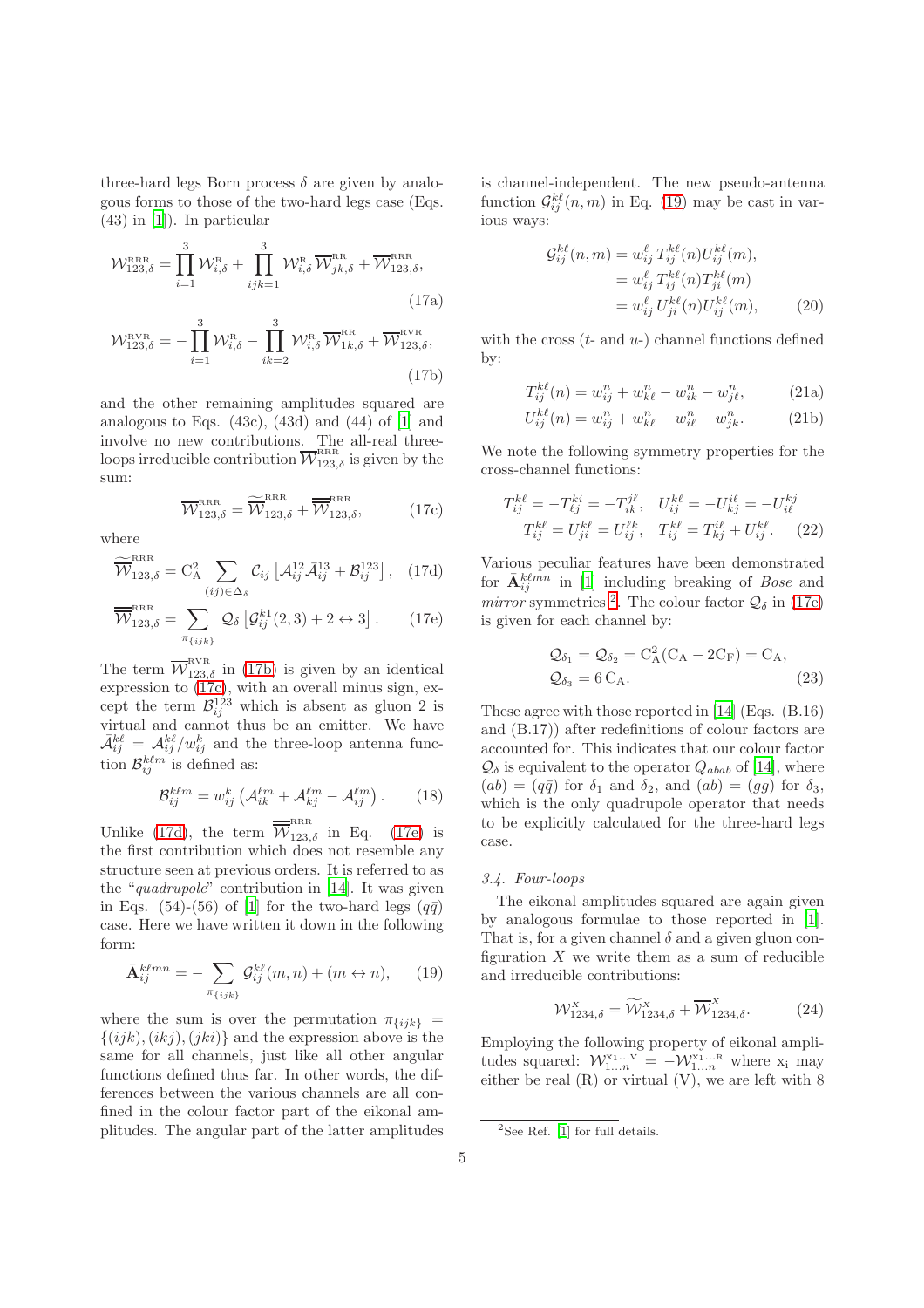out of 16 amplitudes squared to determine. They may actually all be deduced from the all-real RRRR amplitude squared as explained in Sec. C.1 of [\[1](#page-6-0)]. The reducible and irreducible parts of the latter allreal amplitude squared are given by:

$$
\widetilde{W}_{1234,\delta}^{\text{RRRR}} = \prod_{i=1}^{4} \mathcal{W}_{i,\delta}^{\text{R}} + \sum_{ijk\ell=1}^{4} \left[ \mathcal{W}_{i,\delta}^{\text{R}} \mathcal{W}_{j,\delta}^{\text{R}} \overline{\mathcal{W}}_{k\ell,\delta}^{\text{RR}} \Theta^{i
$$

where  $\Theta^{i \leq j} = \Theta(j - i)$  is the heaviside theta function, and

$$
\overline{\mathcal{W}}_{1234,\delta}^{\text{RRRR}} = \overline{\widetilde{\mathcal{W}}}_{1234,\delta}^{\text{RRRR}} + \overline{\widetilde{\mathcal{W}}}_{1234,\delta}^{\text{RRRR}},\tag{25b}
$$

with

$$
\widetilde{\overline{\mathcal{W}}}_{1234,\delta}^{\text{RRRR}} = C_{\text{A}}^{3} \sum_{(ij) \in \Delta_{\delta}} C_{ij} \left[ \mathcal{A}_{ij}^{12} \mathcal{A}_{ij}^{13} \mathcal{A}_{ij}^{14} + C_{ij}^{1234} + \right. \\
\left. + \sum_{sk\ell=2}^{4} \mathcal{A}_{ij}^{1s} \bar{\mathcal{B}}_{ij}^{1k\ell} + \mathfrak{A}_{ij}^{1234} + \frac{\mathcal{Q}_{\delta}}{C_{\text{A}}^{3}} \mathbf{A}_{ij}^{1234} \right],
$$
\n(25c)

$$
\overline{\overline{\mathcal{W}}}_{1234,\delta}^{\text{RRRR}} = C_A \mathcal{Q}_{\delta} \, \overline{\mathcal{N}}_{1234}^{\text{RRRR}},\tag{25d}
$$

where  $\mathbf{A}_{ij}^{k\ell mn} = w_{ij}^k \bar{\mathbf{A}}_{ij}^{k\ell mn}$  and  $\bar{\mathcal{N}}_{1234}^{RRRR}$  is the new irreducible contribution at this order. Notice that the contribution [\(25c\)](#page-5-1) is reducible in the sense that it is related to contributions from previous orders. In particular, the appearance of the quadrupole colour coefficient  $\mathcal{Q}_\delta$  is associated with the three-loop (quadrupole) antenna function [\(19\)](#page-4-4) (while  $\mathcal{C}_{ij}$ is associated with  $w_{ij}^k$ ). Eqs. [\(25a\)](#page-5-2) and [\(25c\)](#page-5-1) hint at the *exponential* nature of eikonal amplitudes squared, as reported in [\[1\]](#page-6-0).

The other antenna functions in [\(25c\)](#page-5-1) are defined by:

$$
\mathcal{C}_{ij}^{k\ell mn} = w_{ij}^k \left( \mathcal{B}_{ik}^{\ell mn} + \mathcal{B}_{kj}^{\ell mn} - \mathcal{B}_{ij}^{\ell mn} \right), \qquad (26a)
$$
  

$$
\mathfrak{A}_{ij}^{k\ell mn} = w_{ij}^k \left( \mathcal{A}_{ik}^{\ell m} \bar{\mathcal{A}}_{ik}^{\ell n} + \mathcal{A}_{kj}^{\ell m} \bar{\mathcal{A}}_{kj}^{\ell n} - \mathcal{A}_{ij}^{\ell m} \bar{\mathcal{A}}_{ij}^{\ell n} \right).
$$
  
(26b)

There are 4 out of the 8 amplitudes squared mentioned above that do contain new (quadrupole) contributions. These are, in addition to RRRR: RRVR, RVRR and RVVR. Every single one of the said 4 amplitudes squared breaks both Bose and mirror symmetries <sup>[3](#page-5-3)</sup>. We note that they add up to zero. That is:

$$
\overline{\mathcal{N}}_{1234}^{\text{RRRR}} + \overline{\mathcal{N}}_{1234}^{\text{RVRR}} + \overline{\mathcal{N}}_{1234}^{\text{RIVR}} + \overline{\mathcal{N}}_{1234}^{\text{RVVR}} = 0. \quad (27)
$$

The explicit expressions of the four  $\overline{\mathcal{N}}$  functions are cumbersome and have not been successfully written in a closed compact form. We provide the latter expressions in the accompanying Mathematica notebook file "3HL-N.nb".

<span id="page-5-2"></span>It is worth mentioning that the EikAmp program can compute higher-loop squared amplitudes through the implementation of Eq. [\(8\)](#page-2-2) (and the relevant modifications for three-hard legs). Their expressions are, however, quite tedious and thus we do not consider them explicitly here in this letter.

# <span id="page-5-0"></span>4. Conclusion

<span id="page-5-1"></span>The current work is an extension of our previous publication [\[1](#page-6-0)]. We have presented a general formula for the computation of QCD eikonal amplitudes for the emission of soft energy-ordered gluons off arbitrary two and three massless hard legs. The Mathematica program of [\[1\]](#page-6-0) has been used to provide an automated way for computing all required eikonal squared amplitudes at a given order in PT (after implementing the appropriate modifications for the three-hard legs case).

We have provided explicit expressions for the eikonal amplitudes squared for the various channels and gluon configurations for the three-hard legs case up to four loops in PT. We have shown that new "quadrupole" functions first appear at threeloops which cannot be related to "dipole" functions at previous orders. These quadrupole contributions have some peculiar features and were discussed in detail in [\[1](#page-6-0)]. We find agreement with available results [\[14](#page-6-13)] up to three-loops. To the best of our knowledge the four-loops eikonal amplitude squared has not been previously reported in literature and is presented here for the first time. As was mentioned in the introduction, the general form of the eikonal amplitudes squared and the explicit expressions reported here are valid for any three massless hard legs QCD processes including, for instance, V/H+jet processes at hadron colliders and dijet production in DIS.

The treatment of eikonal amplitudes for the case of four-hard legs is quite delicate as the partonic Born processes involve more than one channel which are colour independent. This makes the calculations matrix-valued and thus more involved.

<span id="page-5-3"></span><sup>3</sup>As discussed in details in Ref. [\[1\]](#page-6-0).